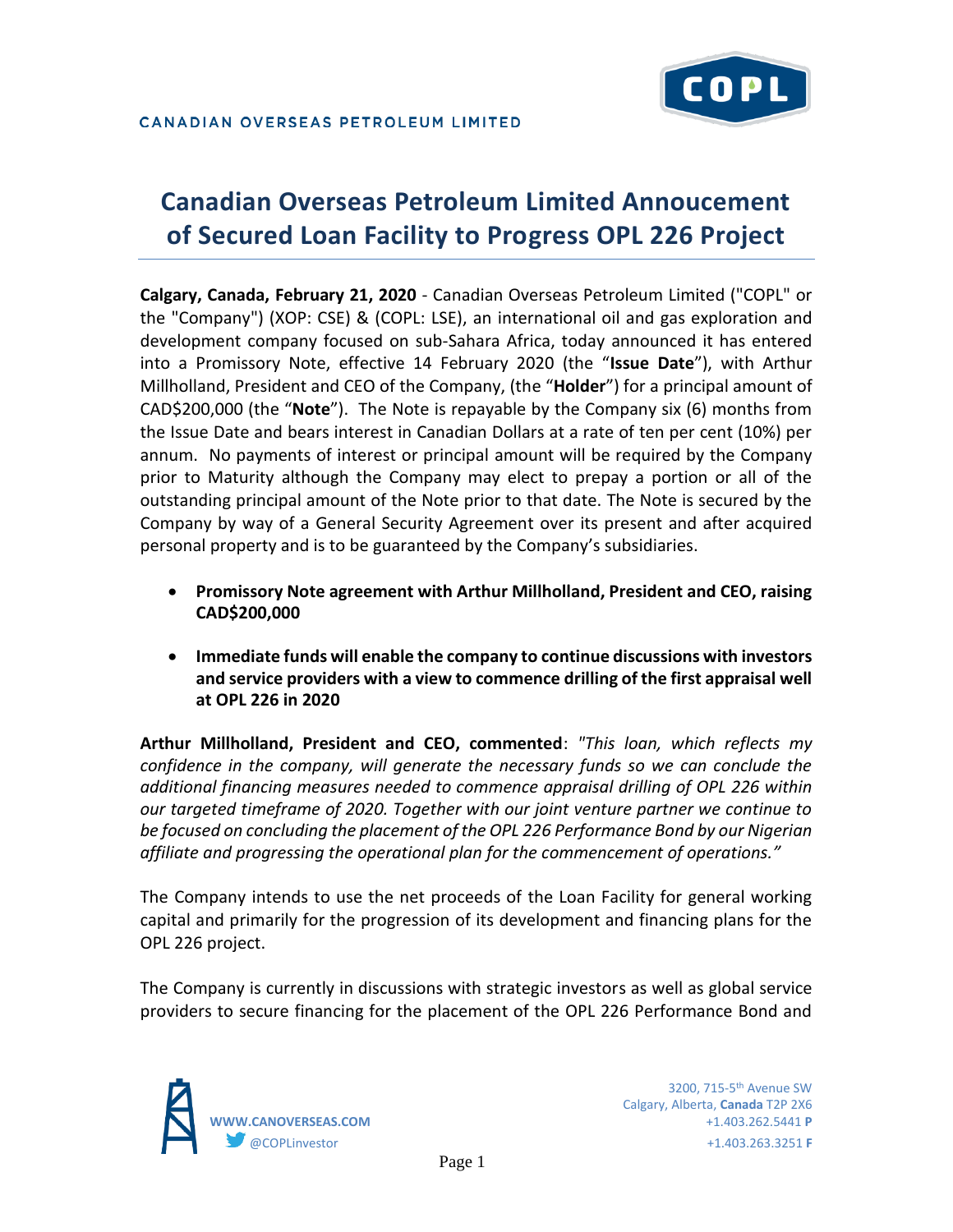for the provision of services for the early production scheme and other project financing costs.

COPL plans to drill the first appraisal well at OPL 226 during 2020, subject to financing and regulatory approvals, and place it in production through an Extended Well Test ("**EWT**") utilising an Early Production System ("**EPS**"). This is intended to be followed by the drilling of two to three additional similar wells on the prolific NOA Structure. This phase of the project would precede a full field development plan, to be implemented following OML conversion.

The Company's key asset is OPL 226 offshore Nigeria held by its Nigerian affiliate. COPL's current intention is to eventually bring three to four appraisal wells at OPL 226 onto production at a forecast rate of 6-10,000 bpd per well.

## **About the Company:**

The Company is actively pursuing opportunities in Nigeria and sub-Saharan Africa in partnership with Shoreline Energy International Limited ("**Shoreline**") as part of its strategy to generate stable cash flow from secure offshore and onshore assets. The Company and Shoreline, through their jointly held affiliated company Shoreline Canadian Overseas Petroleum Development Corporation ("**ShoreCan**"), have acquired 80% of the share capital and have taken over the management of Essar Exploration and Production Limited (Nigeria) ("**Nigerian Affiliate**" or the "**Affiliate**"). The Company's Nigerian Affiliate has applied to the concessionaire NNPC for formal consent to the change in control of the Nigerian Affiliate. The Affiliate holds an attractive oil appraisal and development project in shallow to mid-water offshore Nigeria on its 100% holding in OPL 226. Drilling of the first appraisal well is planned to commence in 2020. ShoreCan is continuing building a portfolio of exploration and development assets in sub-Saharan Africa. To date, ShoreCan has taken a position in Nigeria and has been indicatively awarded an exploration license onshore Mozambique in the 5th Licensing Round adjacent to the producing Pande-Temane Gas and light oil field complex.

## **For further information, please contact:**

#### **Mr. Arthur Millholland, President & CEO**

Canadian Overseas Petroleum Limited Tel: + 1 (403) 262 5441

**Cathy Hume** CHF Investor Relations Tel: +1 (416) 868 1079 ext. 231 Email: cathy@chfir.com



Calgary, Alberta, **Canada** T2P 2X6 **WWW.CANOVERSEAS.COM** +1.403.262.5441 **P** @COPLinvestor +1.403.263.3251 **F**